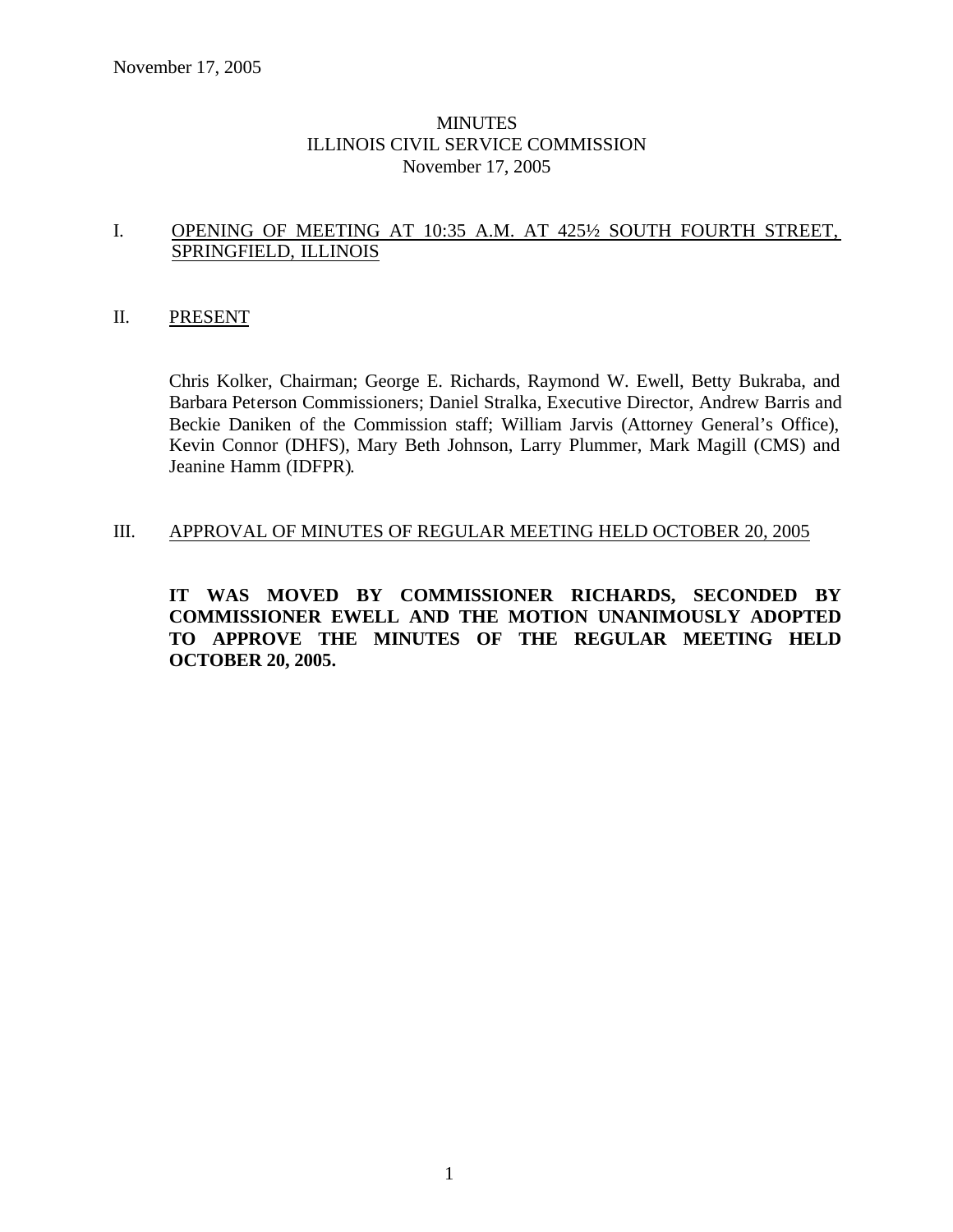#### IV. **EXEMPTIONS UNDER SECTION 4d(3) OF THE PERSONNEL CODE**

#### **A. Report on Exempt Positions**

|                                     | Total     | Number of Exempt |
|-------------------------------------|-----------|------------------|
| <u>Agency</u>                       | Employees | Positions        |
|                                     |           |                  |
|                                     |           |                  |
|                                     |           |                  |
|                                     |           |                  |
|                                     |           |                  |
| Central Management Services 1648120 |           |                  |
|                                     |           |                  |
|                                     |           |                  |
|                                     |           |                  |
|                                     |           |                  |
|                                     |           |                  |
|                                     |           |                  |
|                                     |           |                  |
|                                     |           |                  |
|                                     |           |                  |
|                                     |           |                  |
|                                     |           |                  |
|                                     |           |                  |
|                                     |           |                  |
|                                     |           |                  |
|                                     |           |                  |
|                                     |           |                  |
|                                     |           |                  |
|                                     |           |                  |
|                                     |           |                  |
|                                     |           |                  |
|                                     |           |                  |
|                                     |           |                  |
|                                     |           |                  |
|                                     |           |                  |
|                                     |           |                  |
|                                     |           |                  |
|                                     |           |                  |
|                                     |           |                  |
|                                     |           |                  |
|                                     |           |                  |
|                                     |           |                  |
|                                     |           |                  |
|                                     |           |                  |
|                                     |           |                  |
|                                     |           |                  |
|                                     |           |                  |
|                                     |           |                  |
|                                     |           |                  |
|                                     |           |                  |
|                                     |           |                  |
|                                     |           |                  |
|                                     |           |                  |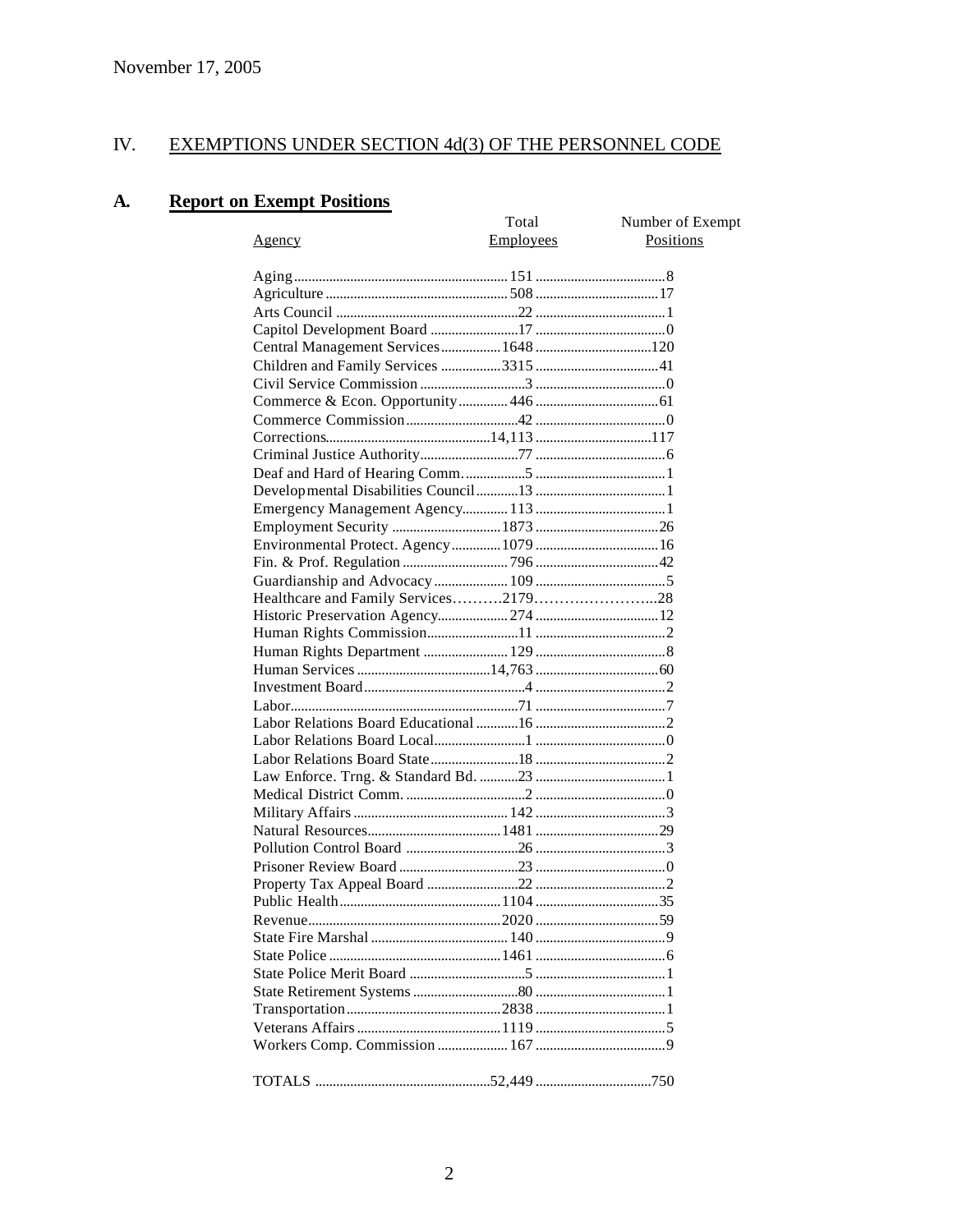#### **B. Governing Rule - Jurisdiction B Exemptions**

- a) Before a position shall qualify for exemption from Jurisdiction B under Section 4d(3) of the Personnel Code, the position shall be directly responsible to:
	- 1. The Governor, or
	- 2. A departmental director or assistant director appointed by the Governor, or
	- 3. A board or commission appointed by the Governor, or
	- 4. The head of an agency created by Executive Order, or the director or assistant director of an agency carrying out statutory powers, whose offices are created by the Governor subject to legislative veto under Article V, Section 11, of the Constitution of 1970, which agency head, director, or assistant director may themselves be subject to exemption under Section 4d(3), or
	- 5. In an agency having a statutory assistant director, a deputy director exercising full line authority under the director for all operating entities of the agency, provided the statutory role of assistant director is vacant or is assigned clearly distinct and separate duties from the deputy director and as a colleague to him, or
	- 6. A line position organizationally located between the director and/or assistant director and a subordinate statutorily exempt position(s), provided the position proposed for exemption has line authority over the statutory exempt position(s), or
	- 7. The elected head of an independent agency in the executive, legislative, or judicial branch of government.
- b) If a position meets the above criterion, it must, in addition, be responsible for one or more of the following before it shall be approved as exempt:
	- 1. Directs programs defined by statute and/or departmental, board, or commission policy or possess significant authority when acting in the capacity of a director of programs to bind the agency.
	- 2. Makes decisions in exercising principal responsibility for the determination or execution of policy which fix objectives or state the principles to control action toward operating objectives of one or more divisions, such decisions being subject to review or reversal only by the director, assistant director, board or commission.
	- 3. Participates in the planning and programming of departmental, board, or commission activities, integrating the plans and projections of related divisions, and the scheduling of projected work programs of those agencies.
	- 4. Makes decisions in exercising principal responsibility for the determination or execution of policy which fix objectives or state the principles to control action toward operating objectives of one or more divisions, such decisions being subject to review or reversal only by the director, assistant director, board or commission.
	- 5. Participates in the planning and programming of departmental, board, or commission activities, integrating the plans and projections of related divisions, and the scheduling of projected work programs of those agencies.

\* \* \*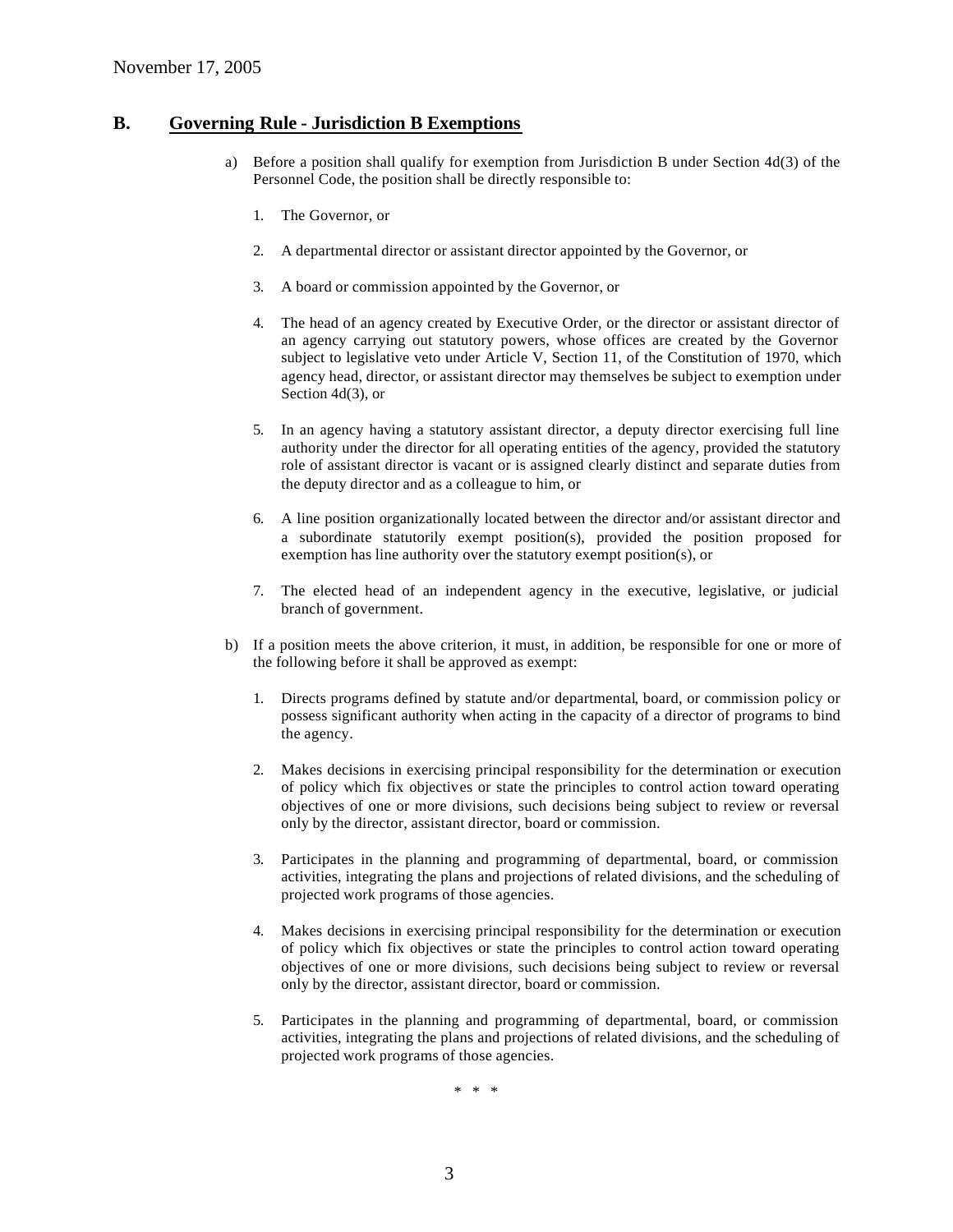# **C. Requests for 4d(3) Exemption**

- Regarding Item C, Executive Director Daniel Stralka reported that there were questions regarding the effect of federal funding as it related to the position's responsibilities. It was reported that the presence of federal funding would not affect the position's principal policy making responsibilities. For that reason, the staff recommended exemption.
- Regarding Item D, Executive Director Daniel Stralka reported that the position met the reporting requirements of Rule 11 and, therefore, recommended exemption.
- Regarding Item E. Executive Director Daniel Stralka reported that there were questions regarding the potential for overlap with the position's policy-making responsibilities and the responsibilities of other 4d(3) exempt positions within the agency. Therefore, the staff recommended continuation until the December meeting.
- Regarding Items F1, F3 and F4, Executive Director Daniel Stralka reported that the positions encompass the entire Legislative Affairs Division for the Illinois Department of Financial and Professional Regulation. Therefore, consistent with past practice, the staff recommended exemption.
- Regarding Item F2, Executive Director Daniel Stralka reported that the position of Administrative Assistant to the Director of Legislative Affairs performs more ministerial functions in the Division as opposed to the substantive responsibilities of the legislative liaisons. For this reason, staff did not recommend exemption.
- Regarding Items F5, F6 and F7, Executive Director Daniel Stralka reported that the staff had questions regarding the reporting structure of the legal department at the Illinois Department of Financial and Professional Regulation. These positions all function as general counsels to the four former independent agencies tha t were consolidated under the Illinois Department of Financial and Professional Regulation: Professional Regulation, Insurance, Financial Institutions, and Banks and Real Estate. Due to this history, staff recommended exemption. Commissioner Richards inquired about the positions' location in Cook County, and Executive Director Daniel Stralka noted that they all have a history of being centralized in Cook County.
- Regarding Items F8 and F9, Executive Director Daniel Stralka reported that the positions met the requirements of Rule 11 and, therefore, recommended exemption. Stralka noted that at a meeting with representatives of the Illinois Department of Financial and Professional Regulation the previous week, these were the last requests it anticipated making from the consolidation.
- Regarding Item G, Executive Director Daniel Stralka reported that there were questions regarding this position. Therefore, the staff recommended continuation until the December meeting.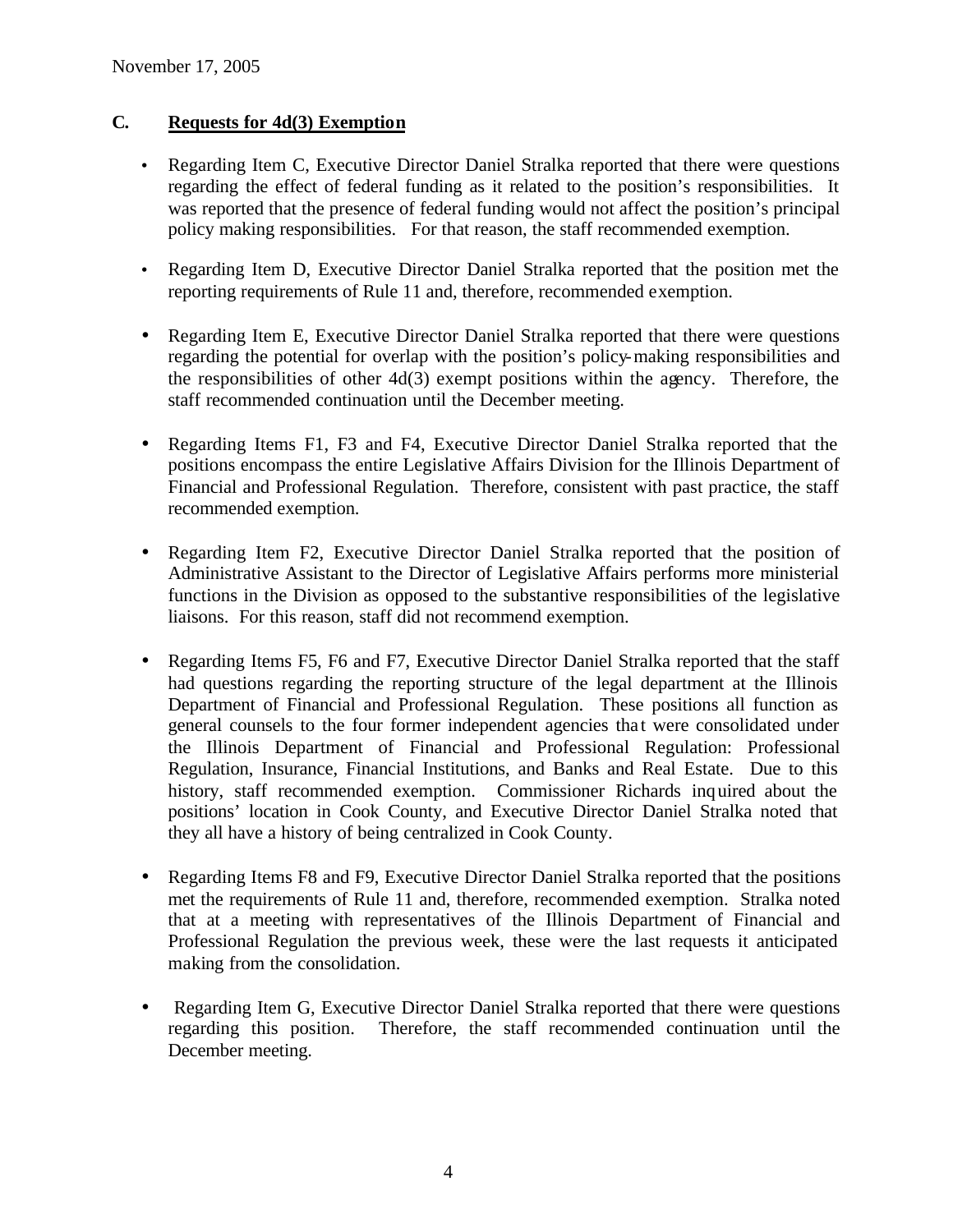## **IT WAS MOVED BY COMMISSIONER RICHARDS, SECONDED BY COMMISSIONER PETERSON AND THE MOTION UNANIMOUSLY ADOPTED TO GRANT, DENY OR CONTINUE THE REQUESTS FOR 4D(3) EXEMPTION FOR THE FOLLOWING POSITIONS:**

#### **The following 4d(3) requests for exemption were granted at the November 17, 2005 meeting:**

Illinois Department of Healthcare and Family Services

| <b>Position Number:</b>  | 40070-33-01-100-00-62                               |
|--------------------------|-----------------------------------------------------|
| <b>Position Title:</b>   | Senior Public Service Administrator                 |
| Bureau/Division:         | Office of Legislative Affairs                       |
| <b>Functional Title:</b> | Legislative Liaison                                 |
| Incumbent:               | None                                                |
| Supervisor:              | Office of Legislative Affairs (Reports to Director) |
| Location:                | <b>Sangamon County</b>                              |

Illinois Department of Central Management Services

| <b>Position Number:</b>  | 40070-37-80-000-11-02                            |
|--------------------------|--------------------------------------------------|
| <b>Position Title:</b>   | Senior Public Service Administrator              |
| Bureau/Division:         | Illinois Office of Communication and Information |
| <b>Functional Title:</b> | Media Administrator                              |
| Incumbent:               | None                                             |
| Supervisor:              | Deputy Director (Reports to Director)            |
| Location:                | <b>Cook County</b>                               |

Illinois Department of Financial & Professional Regulation

| <b>Position Number:</b>  | 40070-13-04-000-00-01                       |
|--------------------------|---------------------------------------------|
| Position Title:          | Senior Public Service Administrator         |
| Bureau/Division:         | Legislative Affairs                         |
| <b>Functional Title:</b> | Legislative Director                        |
| Incumbent:               | None                                        |
| Supervisor:              | Secretary                                   |
| Location:                | Sangamon County                             |
|                          |                                             |
| <b>Position Number</b>   | 37015-13-04-200-00-01                       |
| <b>Position Title</b>    | <b>Public Service Administrator</b>         |
| Division                 | Legislative Affairs, Financial Institutions |
| <b>Functional Title:</b> | Legislative Liaison                         |
| Incumbent                | Craig Cellini                               |
| Supervisor               | Legislative Director (Reports to Secretary) |
| Location                 | <b>Sangamon County</b>                      |
|                          |                                             |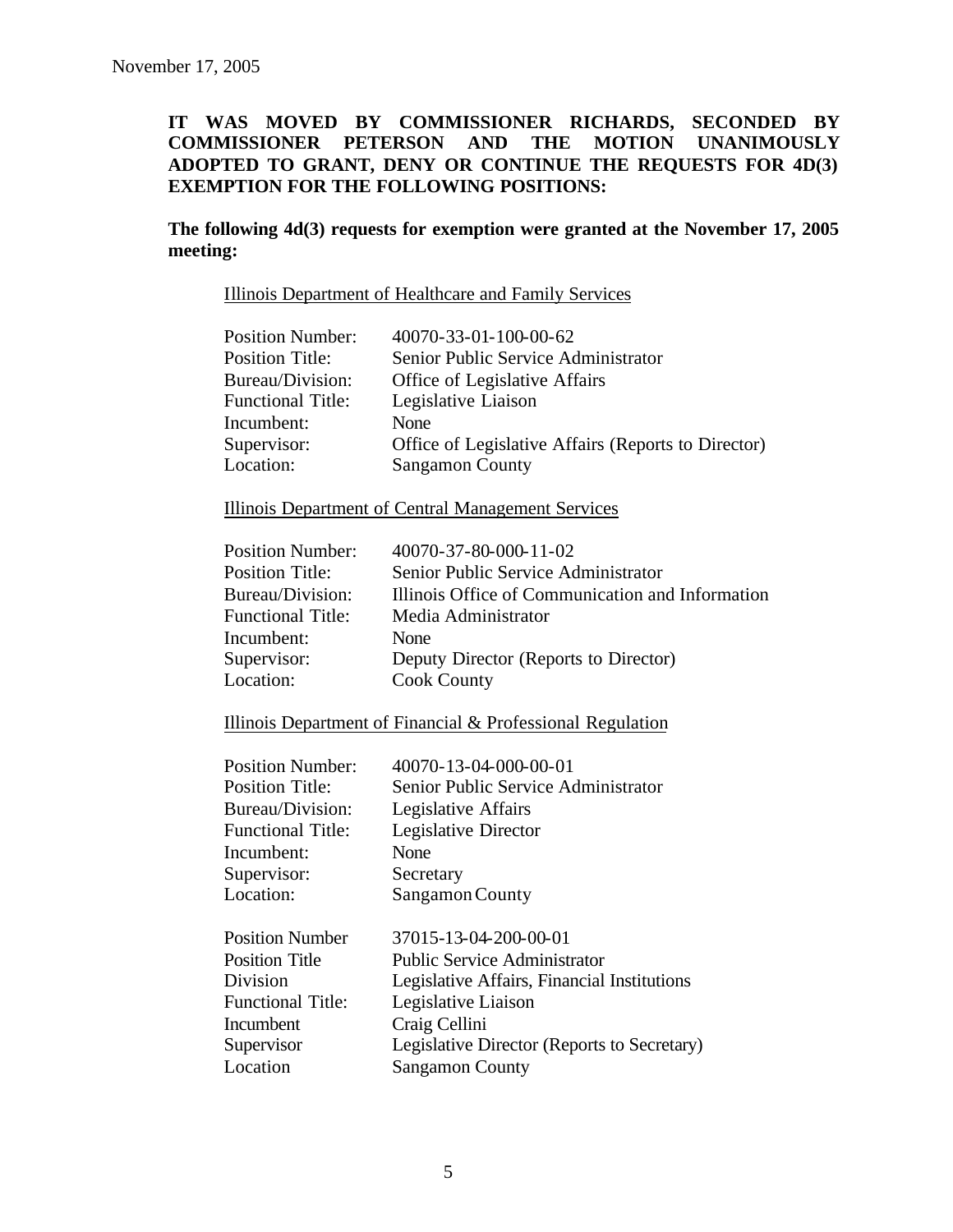| Illinois Department of Financial & Professional Regulation |  |  |  |  |  |
|------------------------------------------------------------|--|--|--|--|--|
|------------------------------------------------------------|--|--|--|--|--|

| <b>Position Number:</b>  | 37015-13-04-300-00-01                       |
|--------------------------|---------------------------------------------|
| <b>Position Title:</b>   | <b>Public Service Administrator</b>         |
| Division:                | Legislative Affairs                         |
| <b>Functional Title:</b> | Division of Insurance Legislative Liaison   |
| Incumbent:               | Melinda Kolaz                               |
| Supervisor:              | Legislative Director (Reports to Secretary) |
| Location:                | <b>Sangamon County</b>                      |
| <b>Position Number:</b>  | 40070-13-01-000-00-01                       |
| <b>Position Title:</b>   | Senior Public Service Administrator         |
| Division:                | Office of Legal Affairs                     |
| <b>Functional Title:</b> | <b>General Counsel</b>                      |
| Incumbent:               | None                                        |
| Supervisor:              | Secretary                                   |
| Location:                | <b>Cook County</b>                          |
| <b>Position Number:</b>  | 40070-13-01-300-00-01                       |
| <b>Position Title:</b>   | Senior Public Service Administrator         |
| Division:                | <b>Office of Legal Affairs</b>              |
| <b>Functional Title:</b> | <b>Deputy General Counsel</b>               |
| Incumbent:               | <b>Steven Ginsburg</b>                      |
| Supervisor:              | General Counsel (Reports to Secretary)      |
| Location:                | <b>Cook County</b>                          |
| <b>Position Number:</b>  | 40070-13-01-400-00-01                       |
| <b>Position Title:</b>   | Senior Public Service Administrator         |
| Division:                | <b>Office of Legal Affairs</b>              |
| <b>Functional Title:</b> | <b>Deputy General Counsel</b>               |
| Incumbent:               | <b>Donald Seasock</b>                       |
| Supervisor:              | General Counsel (Reports to Secretary)      |
| Location:                | <b>Cook County</b>                          |
| <b>Position Number:</b>  | 40070-13-02-000-00-01                       |
| <b>Position Title:</b>   | Senior Public Service Administrator         |
| Division:                | <b>Fiscal Operations</b>                    |
| <b>Functional Title:</b> | <b>Chief Financial Officer</b>              |
| Incumbent:               | None                                        |
| Supervisor:              | Secretary                                   |
| Location:                | <b>Sangamon County</b>                      |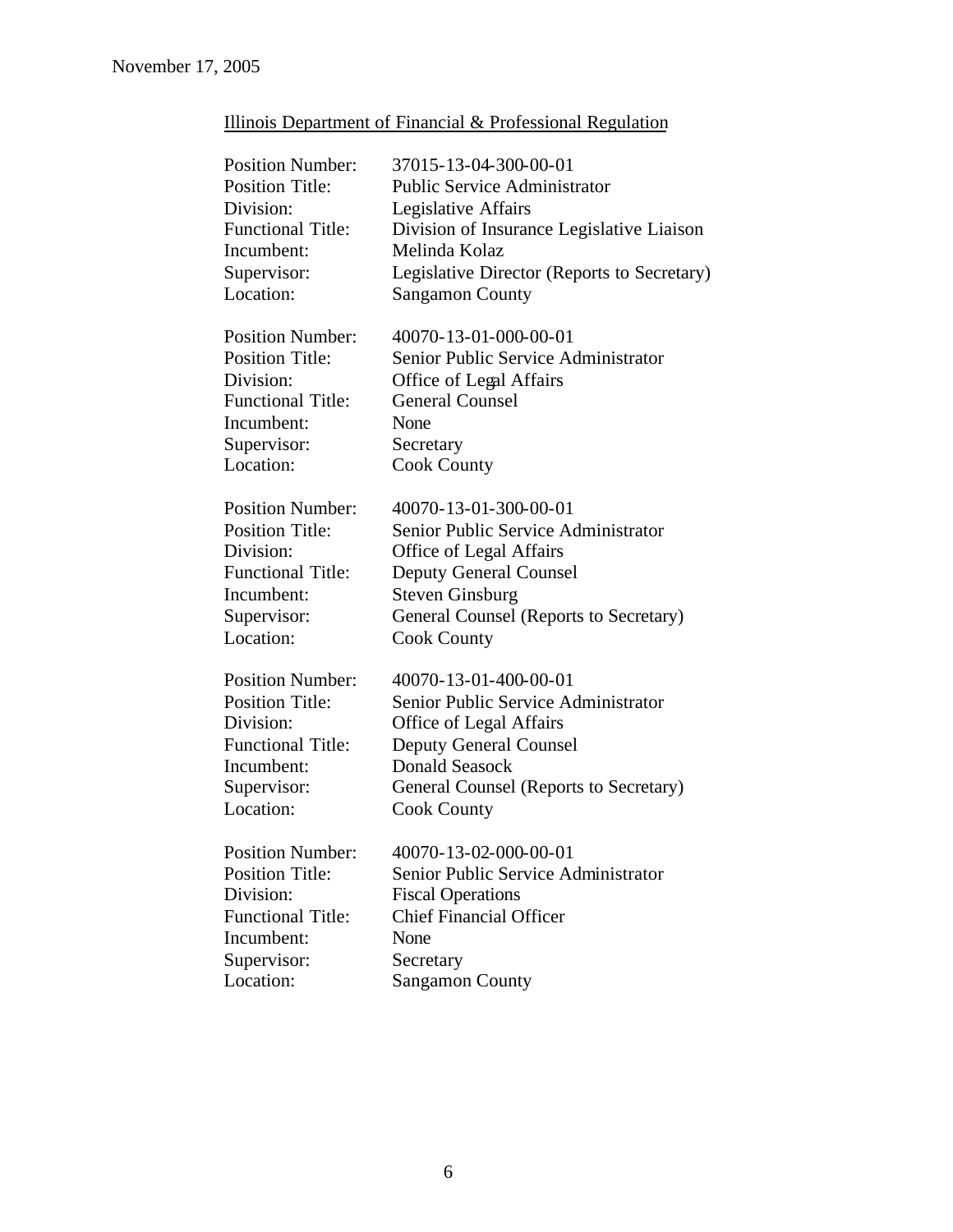## Illinois Department of Financial & Professional Regulation

| <b>Position Number:</b>  | 40070-13-06-000-00-01               |
|--------------------------|-------------------------------------|
| <b>Position Title:</b>   | Senior Public Service Administrator |
| Division:                | <b>Information Technology</b>       |
| <b>Functional Title:</b> | Director of Information Technology  |
| Incumbent:               | None                                |
| Supervisor:              | Secretary                           |
| Location:                | <b>Sangamon County</b>              |

# **The following 4d(3) request for exemption was denied at the November 17, 2005 meeting:**

Illinois Department of Financial & Professional Regulation

| <b>Position Number:</b>  | $00502 - 13 - 04 - 000 - 01 - 01$           |
|--------------------------|---------------------------------------------|
| <b>Position Title:</b>   | <b>Administrative Assistant II</b>          |
| Division:                | Legislative Affairs                         |
| <b>Functional Title:</b> | <b>Administrative Assistant</b>             |
| Incumbent:               | None                                        |
| Supervisor:              | Legislative Director (Reports to Secretary) |
| Location:                | <b>Sangamon County</b>                      |

# **The following 4d(3) requests for exemption were continued until the December 15, 2005 meeting:**

Illinois Department of Revenue

| <b>Position Number:</b>  | 40070-25-91-000-00-01               |
|--------------------------|-------------------------------------|
| <b>Position Title:</b>   | Senior Public Service Administrator |
| Division:                | <b>Lottery Sales</b>                |
| <b>Functional Title:</b> | Deputy Director                     |
| Incumbent:               | Kristine A. Hanlon                  |
| Supervisor:              | Lottery Superintendent              |
| Location:                | <b>Cook County</b>                  |
|                          |                                     |

Illinois Department of Central Management Services

| Illinois Office of Communication and Information        |
|---------------------------------------------------------|
|                                                         |
|                                                         |
| Deputy Director of the Illinois Office of Communication |
|                                                         |
|                                                         |
|                                                         |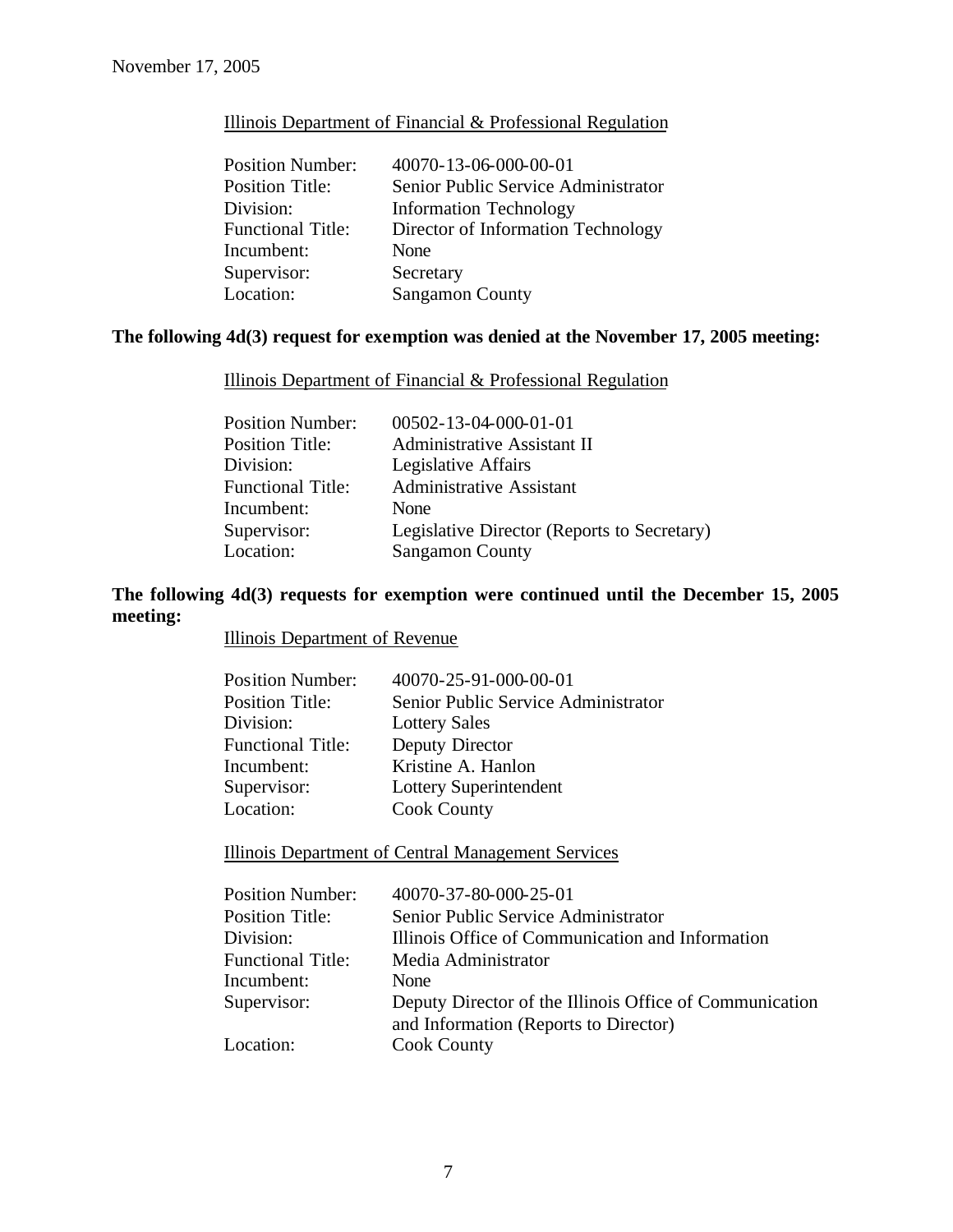## V. MOTION TO GO INTO EXECUTIVE SESSION

**IT WAS MOVED BY CHAIRMAN KOLKER, SECONDED BY COMMISSIONER PETERSON AND BY ROLL CALL VOTE THE MOTION UNANIMOUSLY ADOPTED TO HOLD AN EXECUTIVE SESSION TO CONSIDER APPEALS FILED WITH THE COMMISSION PURSUANT TO SUBSECTIONS 2(c)(1), 2(c)(4) AND 2(c)(11) OF THE OPEN MEETINGS ACT.** 

| <b>PETERSON</b> | YES  | <b>KOLKER</b>      | <b>YES</b> |
|-----------------|------|--------------------|------------|
| <b>EWELL</b>    | YES. | <b>BUKRABA YES</b> |            |
| <b>RICHARDS</b> | YES. |                    |            |

#### VI. RECONVENE MEETING

Upon due and proper notice the regular meeting of the Illinois Civil Service Commission was reconvened at 425  $\frac{1}{2}$  South Fourth Street, Springfield, IL 62701 at 12:10 p.m.

#### PRESENT

Chris Kolker, Chairman; George E. Richards, Raymond W. Ewell, Betty Bukraba, and Barbara Peterson Commissioners; Daniel Stralka, Executive Director; Andrew Barris and Beckie Daniken of the Commission staff.

#### VII. NON-MERIT APPOINTMENT REPORT

The Personnel Code permits non-merit appointments for a limited period of time, i.e., emergency appointments shall not exceed 60 days and shall not be renewed, and positions shall not be filled on a temporary or provisional basis for more than six months out of any twelve-month period. Consecutive non-merit appointments are not violative of the Code, however, they do present a possible evasion of merit principles and should be monitored. Set forth below is the number of consecutive non-merit appointments made by each department. These statistics are from the Department of Central Management Services consecutive non-merit report as of October 31, 2005.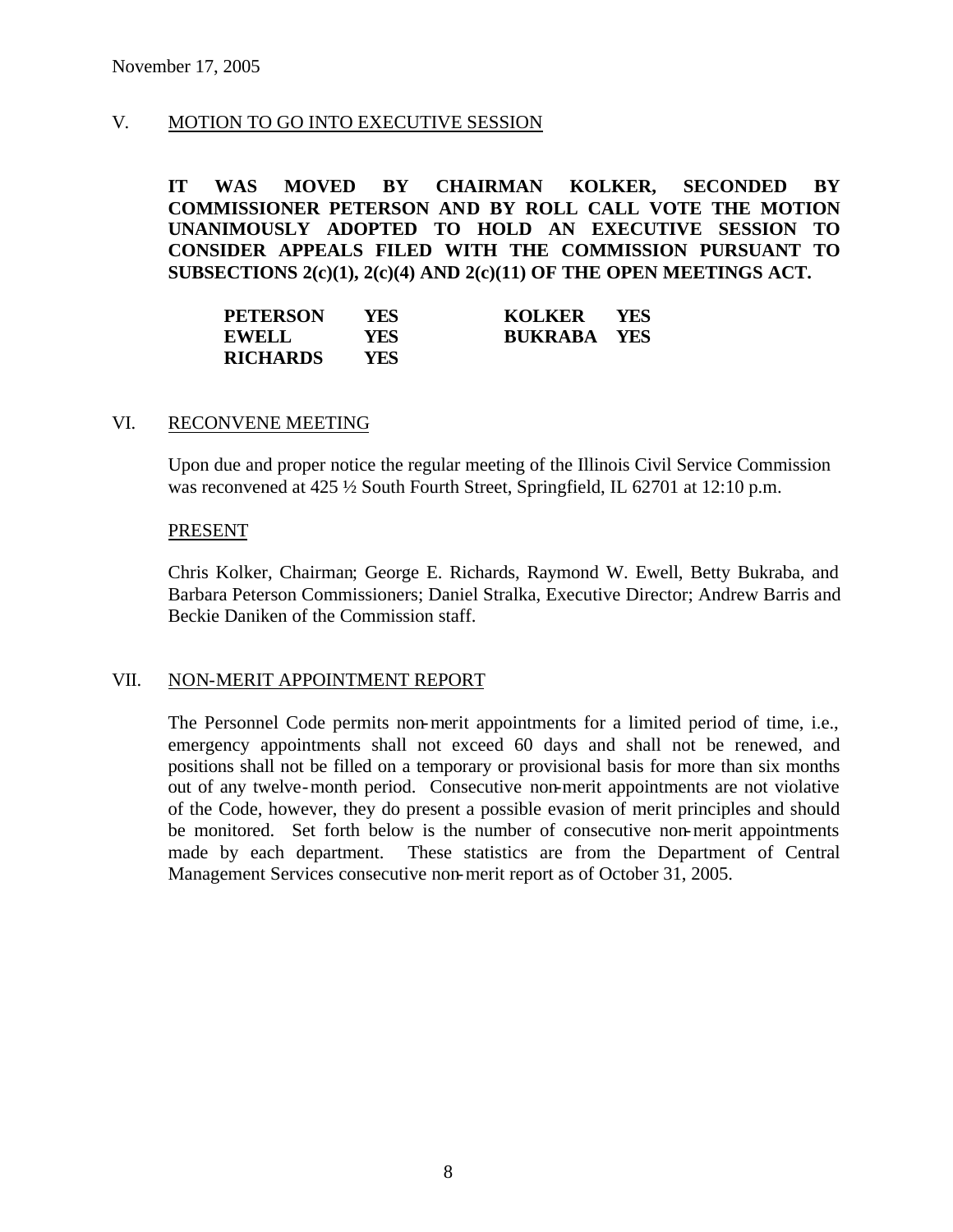| Agency                             | <b>September 30, 2005</b> | <b>October 31, 2005</b> |
|------------------------------------|---------------------------|-------------------------|
| Agriculture                        |                           |                         |
| <b>Central Management Services</b> | 5                         | 3                       |
| Children & Family Services         | 5                         |                         |
| Comm. & Econ. Opportunity          |                           |                         |
| <b>Emergency Mgmt. Agency</b>      |                           |                         |
| Healthcare & Family Services       | 12                        | 12                      |
| <b>Historic Preservation</b>       | 22                        |                         |
| Human Rights                       |                           |                         |
| <b>Natural Resources</b>           | 18                        | 22.                     |
| <b>State Retirement Systems</b>    |                           |                         |
| Transportation                     | 42                        | 29                      |
| Total                              |                           | 86                      |

# VIII. PUBLICLY ANNOUNCED DECISIONS RESULTING FROM APPEAL

# • **DISCHARGE APPEAL**

## **DA-6-06**

| <b>Petitioner</b>                | Surami Garcia           | Appeal Date          | 07/29/05             |
|----------------------------------|-------------------------|----------------------|----------------------|
| Agency                           | <b>IDES</b>             | <b>Decision Date</b> | 11/07/05             |
| $\parallel$ Type of              | Discharge               | ALJ                  | <b>Andrew Barris</b> |
| Appeal                           |                         |                      |                      |
| $\mathbf{\mathcal{C}}$ Charge(s) | Misuse of benefit time; | Recommended          | No Violation.        |
|                                  | conduct unbecoming      | Decision             |                      |
|                                  | a state employee        |                      |                      |

**IT WAS MOVED BY COMMISSIONER PETERSON, SECONDED BY COMMISSIONER RICHARDS AND BY ROLL CALL VOTE OF 4-0 THE MOTION ADOPTED TO AFFIRM THE ADMINISTRATIVE LAW JUDGE'S PROPOSED FINDING THAT THERE IS NO VIOLATION OF PERSONNEL RULES.**

| <b>PETERSON</b> | YFS  | <b>KOLKER</b>  | YES              |
|-----------------|------|----------------|------------------|
| <b>EWELL</b>    | YFS  | <b>BUKRABA</b> | <b>ABSTAINED</b> |
| <b>RICHARDS</b> | YES. |                |                  |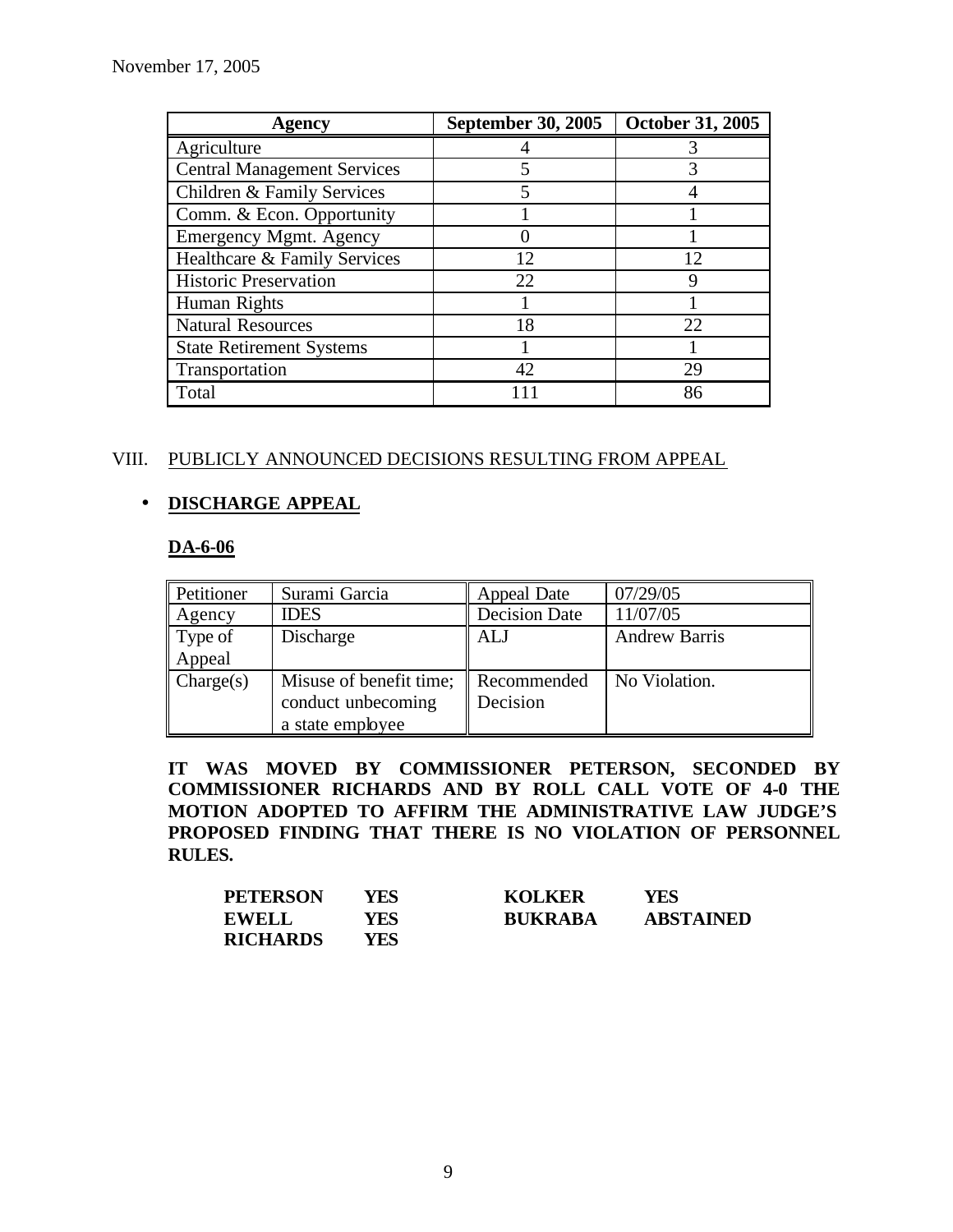# • **DISCHARGE APPEAL**

## **DA-16-06**

| Petitioner             | Youra Benofamil    | Appeal Date          | 09/10/05             |
|------------------------|--------------------|----------------------|----------------------|
| Agency                 | EPA                | <b>Decision Date</b> | 11/04/05             |
| $\parallel$ Type of    | Discharge          | <b>ALJ</b>           | <b>Andrew Barris</b> |
| Appeal                 |                    |                      |                      |
| $\mathbf{C}$ Charge(s) | Unexcused absences | Recommended          | No jurisdiction;     |
|                        |                    | Decision             | dismissed subject to |
|                        |                    |                      | Commission approval. |

**IT WAS MOVED BY COMMISSIONER RICHARDS, SECONDED BY COMMISSIONER BUKRABA AND BY ROLL CALL VOTE THE MOTION UNANIMOUSLY ADOPTED TO AFFIRM THE ADMINISTRATIVE LAW JUDGE'S DECISION THAT THE COMMISSION HAS NO JURISDICTION IN THIS MATTER.**

| <b>PETERSON</b> | YES | <b>KOLKER</b>  | YFS |
|-----------------|-----|----------------|-----|
| <b>EWELL</b>    | YFS | <b>BUKRABA</b> | YFS |
| <b>RICHARDS</b> | YES |                |     |

# • **LAYOFF APPEAL**

**LA-78-05**

| Petitioner                       | <b>Edward White</b>    | Appeal Date          | 06/01/05               |
|----------------------------------|------------------------|----------------------|------------------------|
| $\vert$ Agency                   | <b>DHS</b>             | <b>Decision Date</b> | 10/26/05               |
| $\parallel$ Type of              | Layoff Appeal          | ALJ                  | <b>Andrew Barris</b>   |
| Appeal                           |                        |                      |                        |
| $\mathbf{\mathcal{C}}$ Charge(s) | Violation of Personnel | Proposed             | ALJ finds violation of |
|                                  | Rules                  | Finding              | Section 302.520 of the |
|                                  |                        |                      | Personnel Rules.       |

**IT WAS MOVED BY COMMISSIONER RICHARDS, SECONDED BY CHAIRMAN KOLKER AND BY ROLL CALL VOTE THE MOTION UNANIMOUSLY ADOPTED TO AFFIRM THE ADMINISTRATIVE LAW JUDGE'S PROPOSED FINDING THAT THERE IS A VIOLATION OF PERSONNEL RULES.**

| <b>PETERSON</b> | YES  | <b>KOLKER</b>  | YES |
|-----------------|------|----------------|-----|
| <b>EWELL</b>    | YES  | <b>BUKRABA</b> | YES |
| <b>RICHARDS</b> | YFS. |                |     |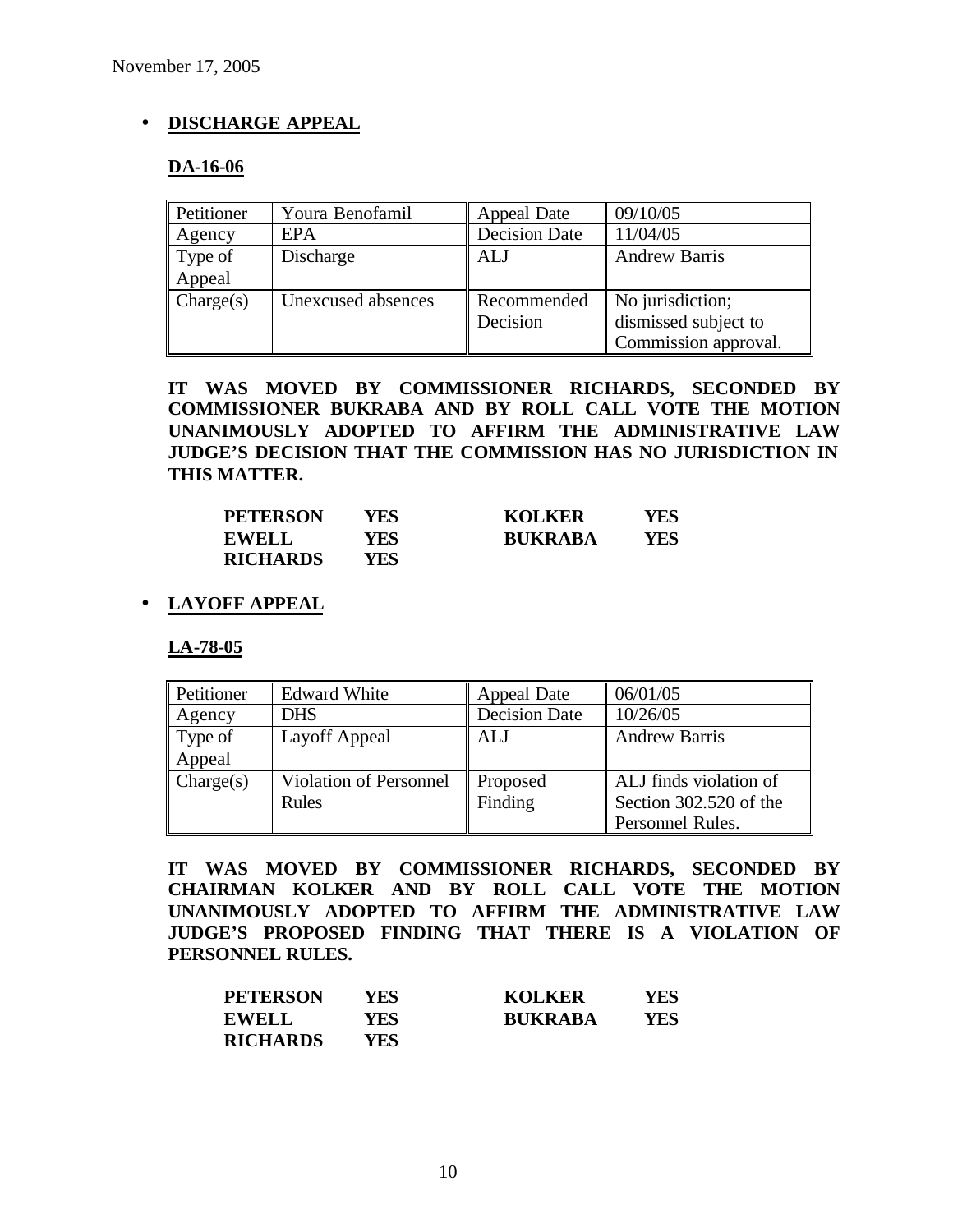## • **LAYOFF APPEAL (REMANDED)**

## **LA-54-05**

|                                  | Respondent   Charlene Powers  | <b>Appeal Date</b>   | 1/20/05                |
|----------------------------------|-------------------------------|----------------------|------------------------|
| $\parallel$ Agency               | Dept. of Agriculture          | <b>Decision Date</b> | 10/26/05               |
| $\parallel$ Type of              | Layoff Appeal                 | ALJ                  | <b>Andrew Barris</b>   |
| Appeal                           |                               |                      |                        |
| $\mathbf{\mathcal{C}}$ Charge(s) | <b>Violation of Personnel</b> | Proposed             | ALJ finds violation of |
|                                  | Rules                         | Finding              | Section 302.520 of the |
|                                  |                               |                      | Personnel Rules.       |

**IT WAS MOVED BY CHAIRMAN KOLKER, SECONDED BY COMMISSIONER RICHARDS AND THE MOTION UNANIMOUSLY ADOPTED TO REJECT THE PROPOSED FINDING AND REMAND THIS MATTER TO THE ADMINISTRATIVE LAW JUDGE FOR THE PURPOSE OF TAKING ADDITIONAL EVIDENCE.**

| <b>PETERSON</b> | YES        | <b>KOLKER</b>  | YES |
|-----------------|------------|----------------|-----|
| <b>EWELL</b>    | YES        | <b>BUKRABA</b> | YES |
| <b>RICHARDS</b> | <b>YES</b> |                |     |

## • **DISCHARGE APPEAL**

**DA-82-05**

| Respondent             | Richard A. King      | <b>Appeal Date</b>   | 6/16/05               |
|------------------------|----------------------|----------------------|-----------------------|
| $\overline{A}$ Agency  | <b>DOT</b>           | <b>Decision Date</b> | 11/7/05               |
| Type of                | Discharge Appeal     | ALJ                  | <b>Andrew Barris</b>  |
| Appeal                 |                      |                      |                       |
| $\mathbf{C}$ Charge(s) | Conduct unbecoming   | Recommended          | Charges partially     |
|                        | (sexual harassment); | Decision             | proven; ALJ           |
|                        | lack of courtesy;    |                      | recommends 90-day     |
|                        | disruptive conduct   |                      | suspension in lieu of |
|                        |                      |                      | discharge.            |

**IT WAS MOVED BY COMMISSIONER EWELL, SECONDED BY COMMISSIONER PETERSON AND BY ROLL CALL VOTE THE MOTION UNANIMOUSLY ADOPTED TO AFFIRM THE ADMINISTRATIVE LAW JUDGE'S RECOMMENDED DECISION THAT THE CHARGES WERE PARTIALLY PROVEN AND THAT SAID CHARGES WARRANT A 90-DAY SUSPENSION FOR DISCIPLINARY PURPOSES IN LIEU OF DISCHARGE.**

| <b>PETERSON</b> | YFS | <b>KOLKER</b>  | YFS |
|-----------------|-----|----------------|-----|
| <b>EWELL</b>    | YES | <b>BUKRABA</b> | YFS |
| <b>RICHARDS</b> | YES |                |     |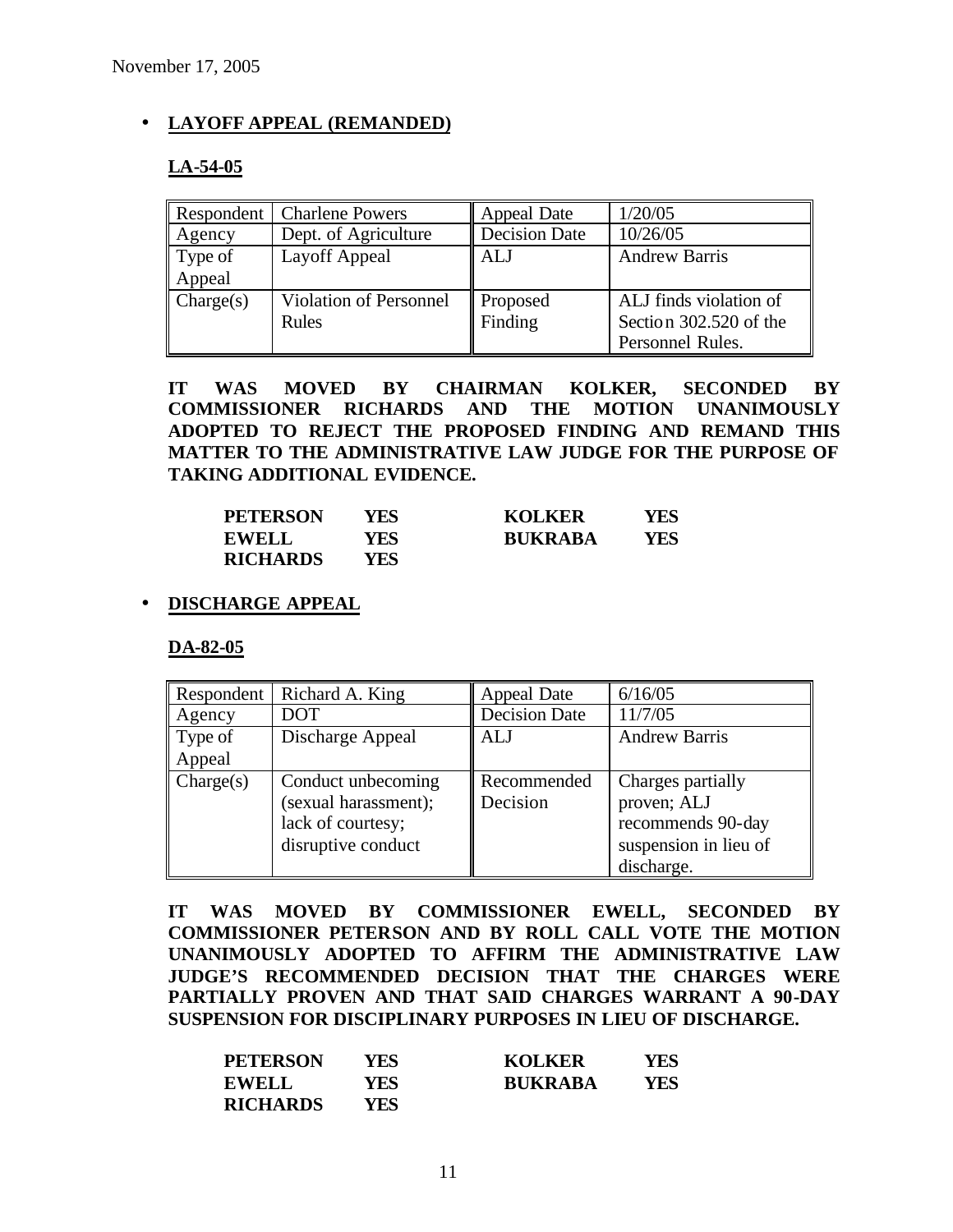# IX. APPEALS TERMINATED WITHOUT DECISION

# • **DISMISSAL**

## **DA-17-06**

|                    | Respondent   Mark A. Cannon | Appeal Date          | 9/08/05               |
|--------------------|-----------------------------|----------------------|-----------------------|
| $\vert$ Agency     | DOC                         | <b>Decision Date</b> | 10/25/05              |
| Type of            | Discharge                   | <b>ALJ</b>           | Daniel Stralka        |
| Appeal             |                             |                      |                       |
| $\text{Change}(s)$ | Unauthorized absences       | Recommended          | Settlement; dismissal |
|                    |                             | Decision             | subject to Commission |
|                    |                             |                      | approval.             |

## • **DISMISSAL**

## **DA-22-06**

| <b>Petitioner</b>      | John Hallinan                         | Appeal Date          | 10/11/05              |
|------------------------|---------------------------------------|----------------------|-----------------------|
| Agency                 | <b>DCFS</b>                           | <b>Decision Date</b> | 11/04/05              |
| Type of                | Discharge                             | ALJ                  | Daniel Stralka        |
| Appeal                 |                                       |                      |                       |
| $\mathbf{C}$ Charge(s) | Falsification of records; Recommended |                      | Settlement; dismissal |
|                        | failure to perform                    | Decision             | subject to Commission |
|                        | duties                                |                      | approval.             |

## • **DISMISSAL**

#### **DA-13-06**

| Petitioner                       | <b>Matthew Franklin</b> | Appeal Date          | 9/08/05               |
|----------------------------------|-------------------------|----------------------|-----------------------|
| Agency                           | <b>DCFS</b>             | <b>Decision Date</b> | 11/08/05              |
| $\parallel$ Type of              | Discharge               | ALJ                  | <b>Andrew Barris</b>  |
| Appeal                           |                         |                      |                       |
| $\mathbf{\mathcal{C}}$ Charge(s) | Negligent performance   | Recommended          | Settlement; dismissal |
|                                  | of assigned duties      | Decision             | subject to Commission |
|                                  |                         |                      | approval.             |

**IT WAS MOVED BY CHAIRMAN KOLKER, SECONDED BY COMMISSIONER BUKRABA AND THE MOTION ADOPTED 5-0 TO APPROVE THE ADMINISTRATIVE LAW JUDGES' DECISIONS DISMISSING THE APPEALS OF THE PETITIONERS, MARK A. CANNON, JOHN HALLINAN AND MATTHEW FRANKLIN.**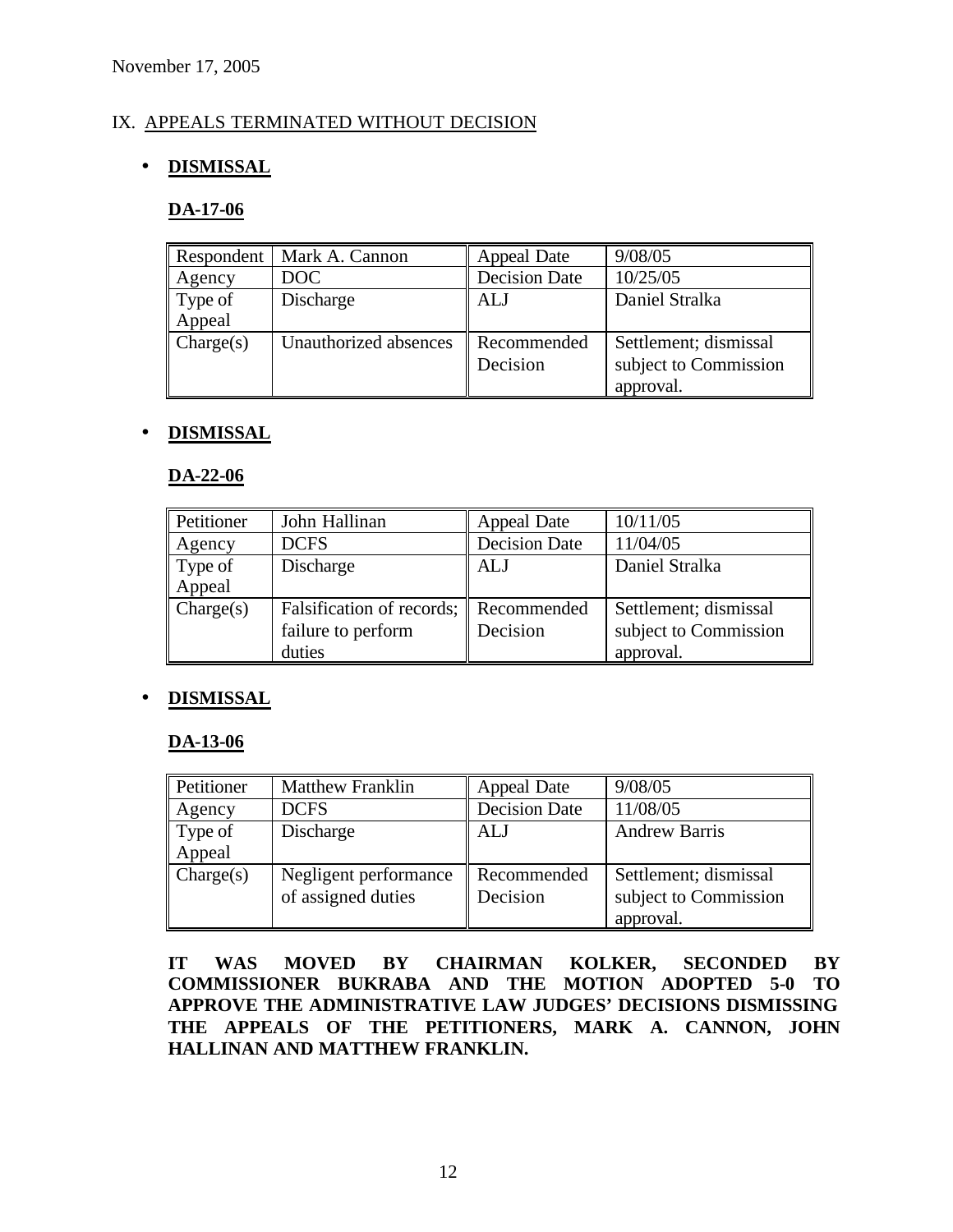| <b>PETERSON</b> | YES   | <b>KOLKER</b>  | YES |
|-----------------|-------|----------------|-----|
| <b>EWELL</b>    | YES . | <b>BUKRABA</b> | YES |
| <b>RICHARDS</b> | YES . |                |     |

#### X. AMENDMENTS IN CLASS SPECIFICATIONS

#### **The following class title was submitted for establishment by the Director of Central Management Services:**

Position Title

#### **Aircraft Pilot II - Revised Class Aircraft Pilot II - Dual Rating - New Class**

Effective July 1, 2005, through collective bargaining negotiations, pilots employed under the title Aircraft Pilot II, Option C, who are dual rated, and regularly fly both fixed wing airplanes and helicopters have been afforded an additional salary grade. Previously, the three options-A, B, and C-for the Aircraft Pilot II class have been paid at the same rate. Option A references fixed wing aircraft exclusively, and Option B references rotary wing aircraft (helicopters) only, whereas Option C necessitates a dual rating for pilots to fly both airplanes and helicopters. The Aircraft Pilot II, Option C requires additional training and competencies that are more comprehensive than Option A or Option B. To account for this, the Option C provision on the class specification requirements has been removed from the Aircraft Pilot II classification. A separate classification has been developed at the higher pay rate for those pilots who, on a recurring basis, are assigned to fly both fixed wing and rotary wing aircraft. The new classification is entitled Aircraft Pilot II-Dual Rating and represents the work previously included in the Aircraft Pilot II class as Option C. Furthermore, the Aircraft Pilot II is proposed for revision to consist of only the A and B options. Minor refinements in format and language have also been made to the existing class.

**IT WAS MOVED BY COMMISSIONER PETERSON, SECONDED BY COMMISSIONER RICHARDS AND THE MOTION ADOPTED 5-0 TO APPROVE THE ESTABLISHMENT OF THE FOLLOWING CLASS SPECIFICATION FOR THE FOLLOWING CLASS TITLE TO BE EFFECTIVE DECEMBER 1, 2005.** 

**Aircraft Pilot II - Revised Class Aircraft Pilot II - Dual Rating - New Class**

**IT WAS MOVED BY CHAIRMAN KOLKER, SECONDED BY COMMISSIONER RICHARDS AND THE MOTION UNANIMOUSLY ADOPTED TO DISAPPROVE ANY CLASS SPECIFICIATIONS RECEIVED BY THE COMMISSION NOT CONTAINED IN THIS REPORT TO ALLOW ADEQUATE STUDY.**